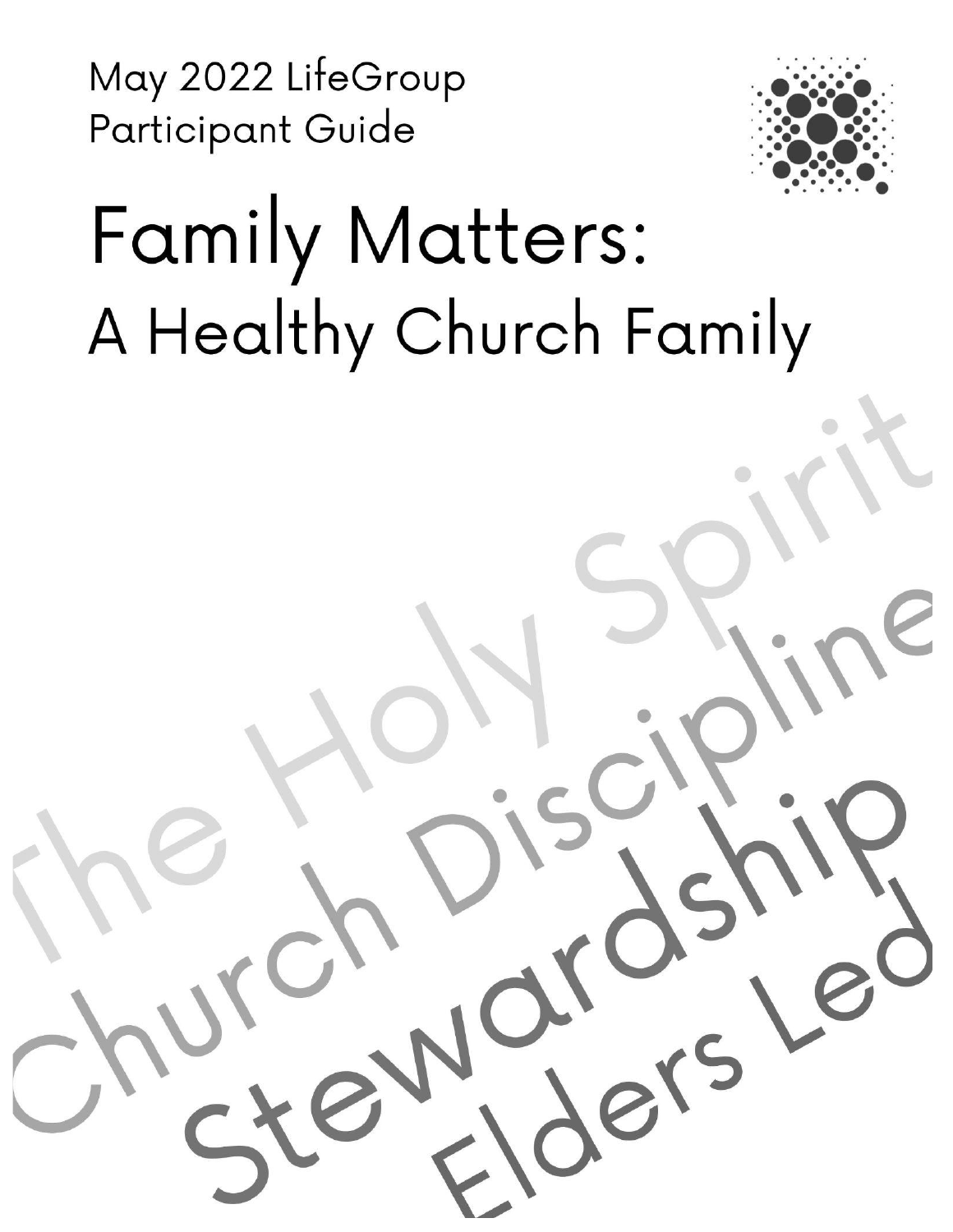## **Introduction**

Our desire as a staff is that you have enjoyed our recent preaching and teaching focus on ReCONNECT. Our prayer is that we will all continue to live out the principles that we have been focusing on: ReCONNECT to Christ, Church, and Community. Just because this series has ended, we anticipate these principles will become a part of who we are as a church.

Through much prayer and study, Pastor Travis has decided that following our emphasis on ReConnecting, we need to make sure we are ReConnecting in a helpful and healthy way. During the month of May, Pastor Travis will preach on four elements of a healthy church family. The four topics include Spirit Empowerment, Church Discipline, the proper use of our giftedness (Invest Wisely), and leadership structure (Elder Led Ministry).

This life group guide is designed to facilitate discussion around these four elements of a healthy church family. However, you might be reading this guide and have never connected with Jesus Christ. You might be asking, why do I need to connect with Him, or what does it even mean to connect with Jesus Christ? We are glad you are asking those questions, and we would love to talk with you about any questions you may have regarding connecting with Jesus! Give us a call or send us an email! FBC@fbcgarner.org or (919) 772 1772

#### **A Healthy Church Family: Prayer Prompts**

- 1. Ask that God would help our church family to consider one another's needs before our own.
- 2. Pray that you and your church family would grow more dependent on the Holy Spirit.
- 3. Pray that God would help us persevere in our obedience to Him and lean on each other when it's hard to obey.
- 4. Pray for God to show you how to faithfully give of the time, talents, and material gifts that He has given.
- 5. Pray for our church as we review and study our leadership structure. Specifically, pray for Pastor Travis as he studies the topic of Elders on his sabbatical.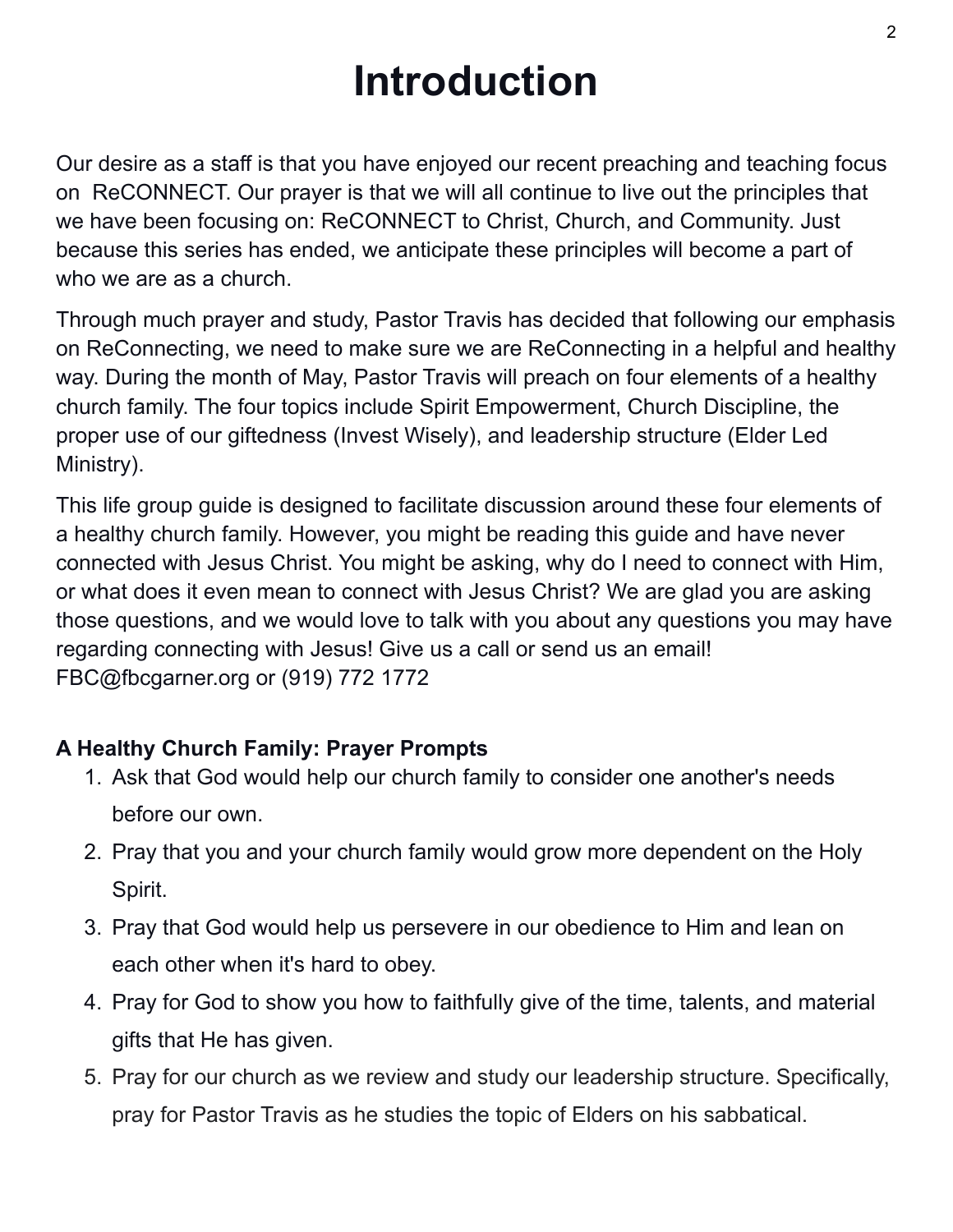#### **Interactive Learning: "The Promise Fulfilled!" Acts 2:1-13**

Week 1

#### **Main Idea of Text:**

The Book of Acts is the historical account of the beginning of the Church. Acts 2 records the fulfillment of the promise Jesus spoke about regarding the coming of the Holy Spirit. Luke records the extraordinary things the disciples were able to accomplish because they were led by the Holy Spirit. The work of God they engaged in produced evidence of the power and presence of God in their lives. They were Holy Spirit-filled and supernaturally gifted as Ambassadors of Christ. The working of God's Spirit in the lives of these believers was amazing to some and dismissed by others. However, there was no denying the Holy Spirit had come upon the infant Church to equip them to glorify the Lord Jesus Christ.

#### **Connection**

Last week's sermon emphasized the fulfillment of the promise Jesus made to send the Holy Spirit to equip and empower the Church to fulfill its mission. A healthy church is a Spirit-filled and Spirit-led church. What extraordinary things are happening in your life and in our fellowship that only can be attributed to the power and presence of the Holy Spirit's work? It is so easy to attempt to do ministry in our own power. We must not give in to this temptation, but rather learn to hear and follow the leadership of the Holy Spirit in our lives, as well as in our service to one another and our community.

#### **Read: Acts 2:1-13 (CSB)**

When the day of Pentecost had arrived, they were all together in one place. <sup>2</sup> Suddenly a sound like that of a violent rushing wind came from heaven, and it filled the whole house where they were staying. <sup>3</sup> They saw tongues like flames of fire that separated and rested on each one of them. <sup>4</sup> Then they were all filled with the Holy Spirit and began to speak in different tongues, as the Spirit enabled them.

**<sup>5</sup>** Now there were Jews staying in Jerusalem, devout people from every nation under heaven. **<sup>6</sup>** When this sound occurred, a crowd came together and was confused because each one heard them speaking in his own language. **<sup>7</sup>** They were astounded and amazed, saying, "Look, aren't all these who are speaking Galileans? **<sup>8</sup>** How is it that each of us can hear them in our own native language? **<sup>9</sup>**Parthians, Medes, Elamites; those who live in Mesopotamia, in Judea and Cappadocia, Pontus and Asia, **<sup>10</sup>**Phrygia and Pamphylia, Egypt and the parts of Libya near Cyrene; visitors from Rome (both Jews and converts), **<sup>11</sup>** Cretans and Arabs—we hear them declaring the magnificent acts of God in our own tongues." **<sup>12</sup>** They were all astounded and perplexed, saying to one another, "What does this mean?" **<sup>13</sup>**But some sneered and said, "They're drunk on new wine."

Take a moment to write down your initial takeaways and summarize the texts.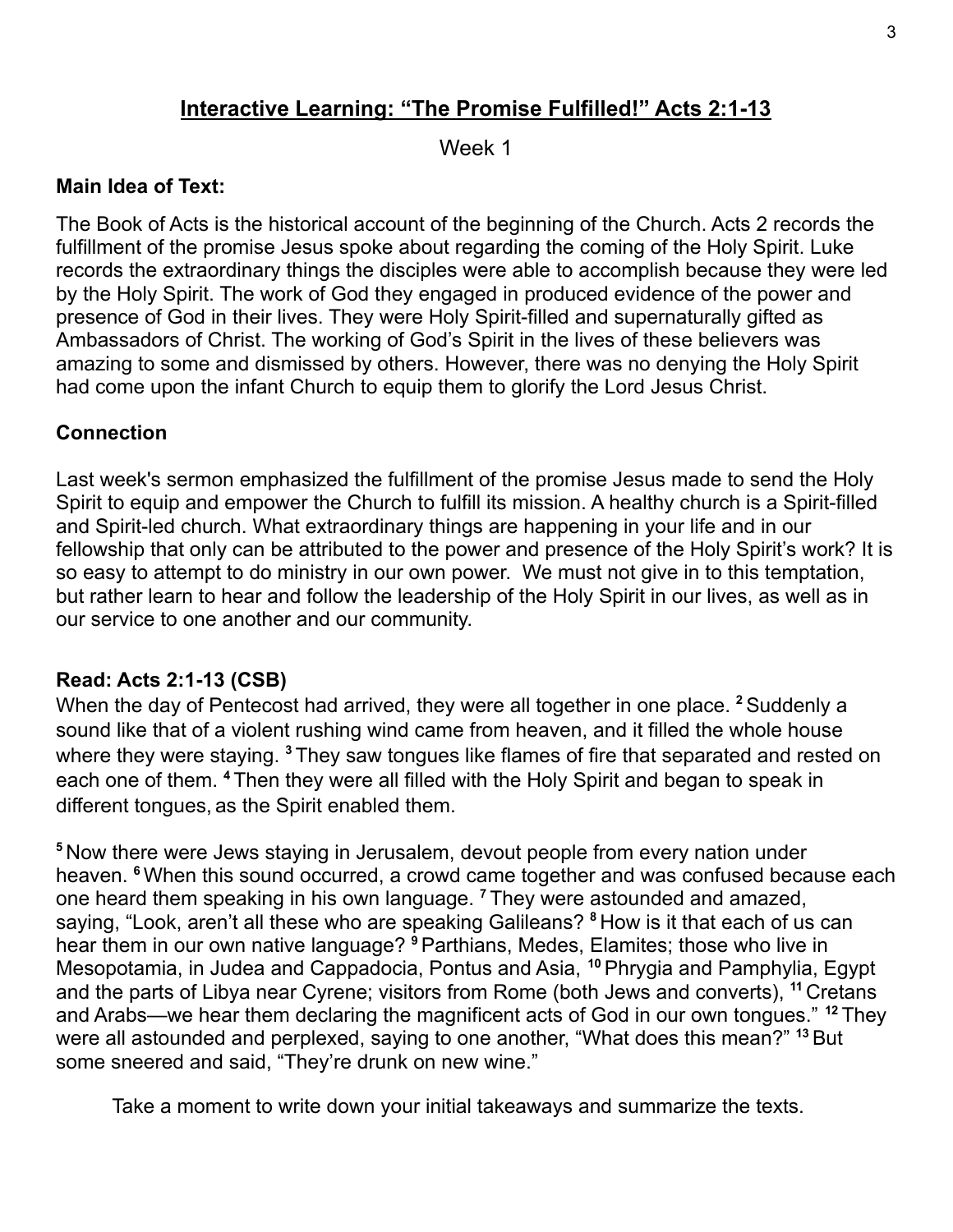#### **Questions:**

1. In Chapter 2:1 Luke states, "When the day of Pentecost arrived." What is the significance of this statement?

2. How is the coming of the Holy Spirit described in our text? What meaning is there in the descriptions given?

3. Why were the disciples given the supernatural ability to speak in languages they did not know?

4. What was the response of the crowd to the work of the Holy Spirit in the infant church?

#### **Apply the Text:**

5. If you saw the coming of the Holy Spirit at Pentecost, how do you think you would have responded? Why?

6. What does it mean "to be filled with the Holy Spirit?

7. Why is it important that we recognize that every follower of Christ has the Holy Spirit in their lives? How can we know we are being led by the Holy Spirit?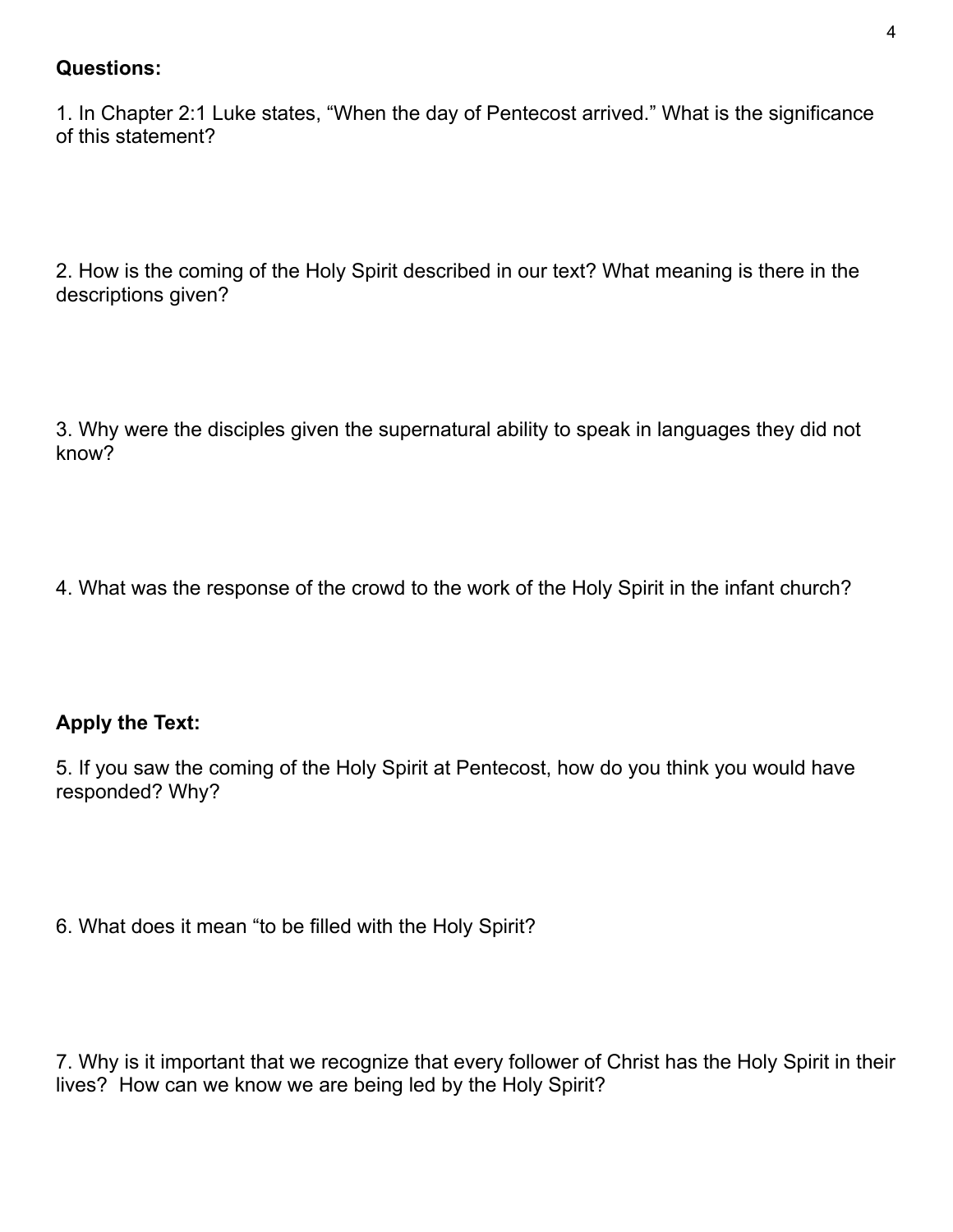8. How can we as a church family benefit by growing in our sensitivity to the Holy Spirit's leadership?

9. When has the Lord enabled you to do something that you did not think you were able to do?

10. How does this passage prompt me to pray?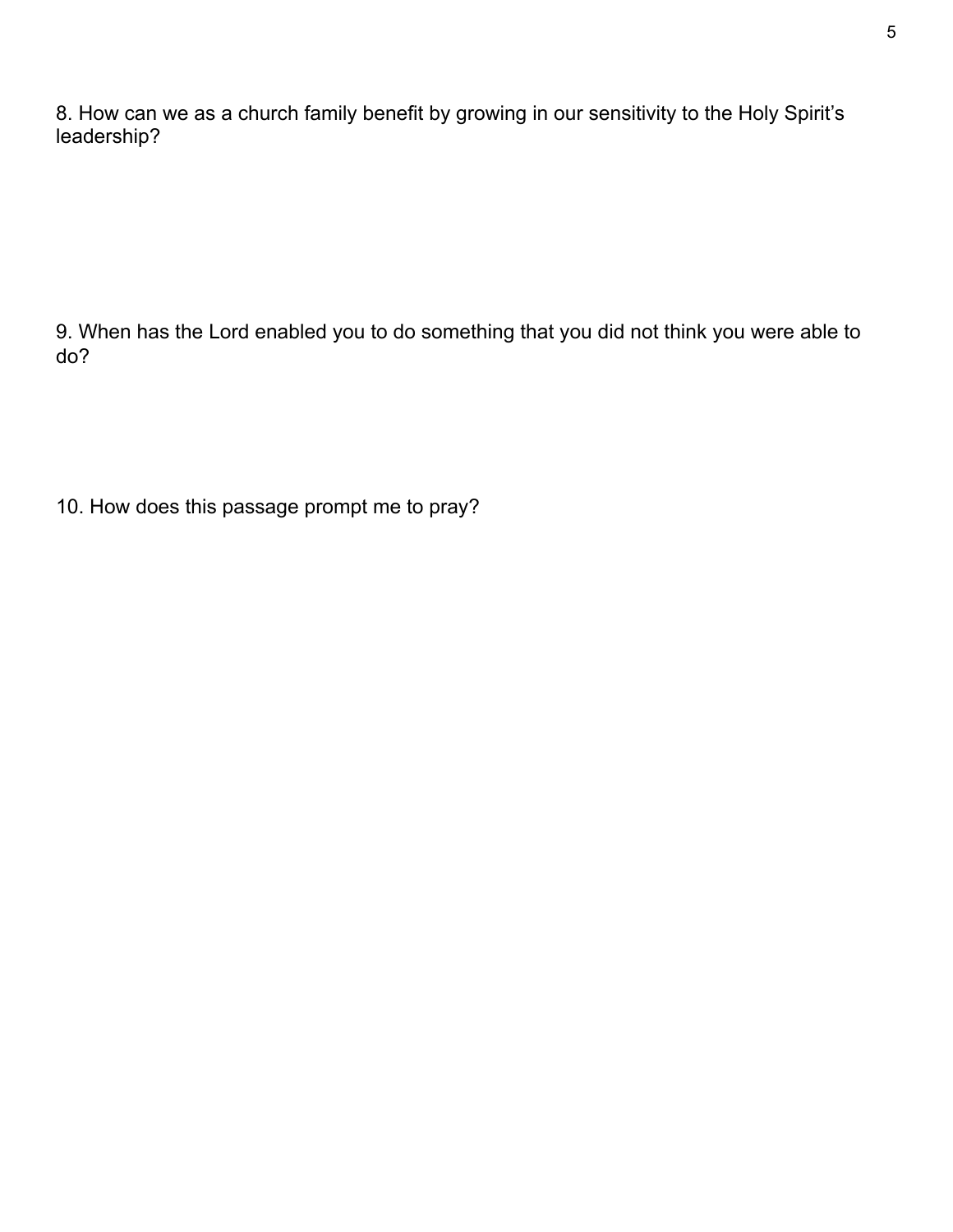#### **Interactive Learning: "Why We Need Discipline" 1 Corinthians 5:1-13**

Week 2

#### **Main Idea of Text:**

The book of 1 Corinthians challenges believers to examine every area of life through the lens of the Gospel. Specifically, Paul addresses divisions among believers, such as division over food, worship gatherings, and the resurrection. In chapter 5, in light of sexual immorality in the body of Christ, Paul addresses the motive behind and the need for discipline in the church.

#### **Connection:**

One of the toughest parts about parenting is when a child must be disciplined. It's hard for the parent as well as for the child! Many a child has heard a parent say just before being disciplined "this is going to hurt me more than it hurts you." When I was a child, that statement seemed like it could not be true. I was the one preparing to be disciplined! But when I became a parent, I discovered that saying was absolutely true. As a parent, it was a difficult responsibility to administer discipline to a child. But there was a motive behind that discipline that was purposeful and there was a need for the discipline that could not be overlooked.

Last week, the message preached was from 1 Corinthians 5:1-13 titled "(Why We Need Discipline)." Paul's message to the Christians at the church of Corinth pointed to a specific situation that was being allowed to take place in the Corithian body of Christ. Sexual immorality had made its way into the church and yet the church was not only turning a blind eye to the sin but was also boasting about their other areas of supposed greatness. Paul emphasized the purpose of discipline in the body of Christ and the importance of it.

#### **Read: 1 Corinthians 5:1-13**

**1** It is actually reported that there is sexual immorality among you, and the kind of sexual immorality that is not even tolerated among the Gentiles—a man is sleeping with his father's wife. **2** And you are arrogant! Shouldn't you be filled with grief and remove from your congregation the one who did this? **3** Even though I am absent in the body, I am present in spirit. As one who is present with you in this way, I have already pronounced judgment on the one who has been doing such a thing. **4** When you are assembled in the name of our Lord Jesus, and I am with you in spirit, with the power of our Lord Jesus, **5** hand that one over to Satan for the destruction of the flesh, so that his spirit may be saved in the day of the Lord.

**6** Your boasting is not good. Don't you know that a little leaven leavens the whole batch of dough? **7** Clean out the old leaven so that you may be a new unleavened batch, as indeed you are. For Christ our Passover lamb has been sacrificed. **8** Therefore, let us observe the feast, not with old leaven or with the leaven of malice and evil, but with the unleavened bread of sincerity and truth.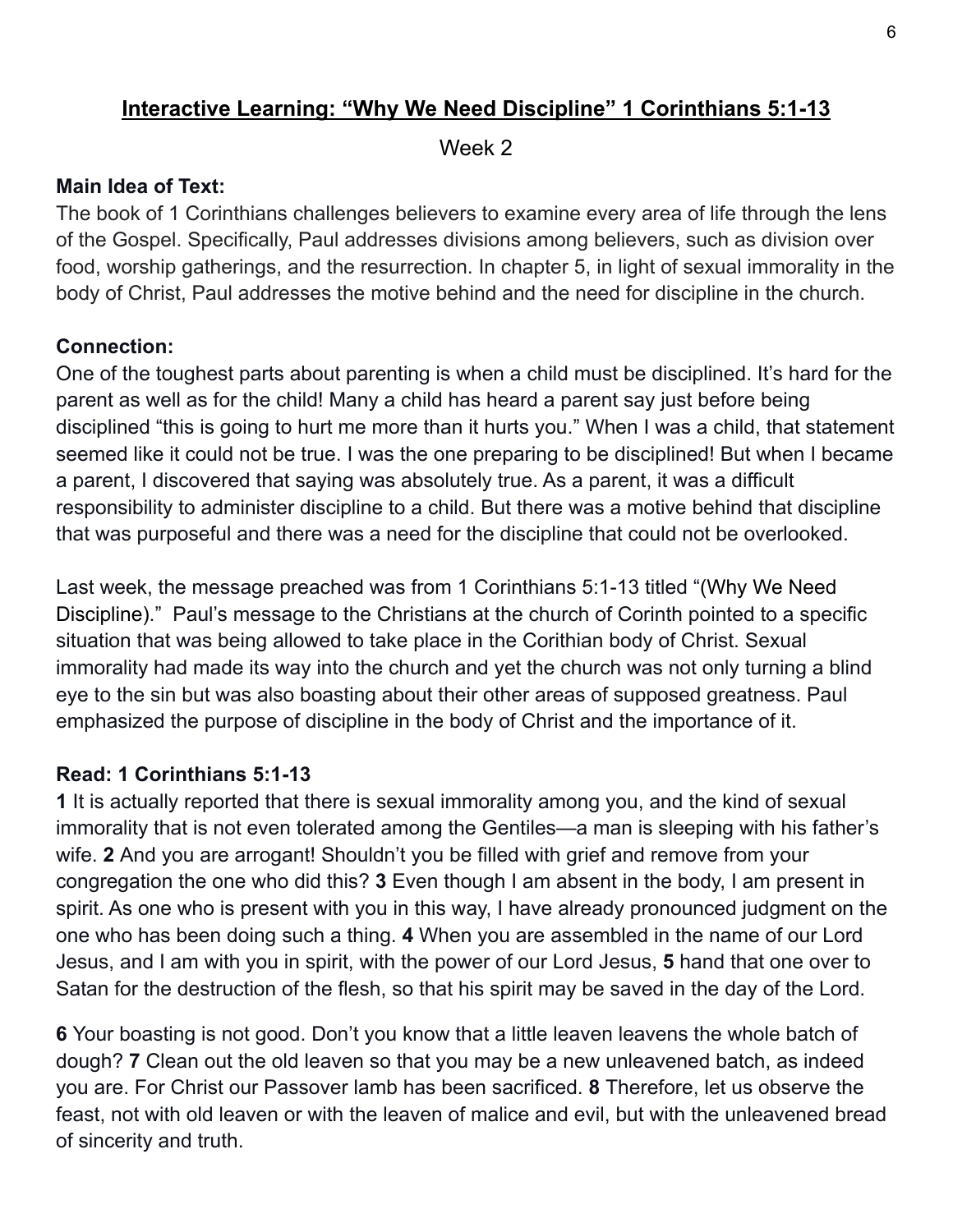**9** I wrote to you in a letter not to associate with sexually immoral people. **10** I did not mean the immoral people of this world or the greedy and swindlers or idolaters; otherwise you would have to leave the world. **11** But actually, I wrote you not to associate with anyone who claims to be a brother or sister and is sexually immoral or greedy, an idolater or verbally abusive, a drunkard or a swindler. Do not even eat with such a person. **12** For what business is it of mine to judge outsiders? Don't you judge those who are inside? **13** God judges outsiders. Remove the evil person from among you.

#### **Questions:**

1. What is this passage saying?

2. What problem(s) in the Corinthian church are being addressed in this particular passage?

3. If you were a Corinthian believer at that time who had been turning a blind eye to a Christian brother's immorality, what would you have heard Paul saying about:

- a. The brother in a sexually immoral relationship.
- b. You and the others in the church who were aware of the brother's sin.

4. What might have been some of the "reasons" the Corinthian church chose not to confront the sin?

5. Are these same reasons still influential in the body of Christ today? If so, how?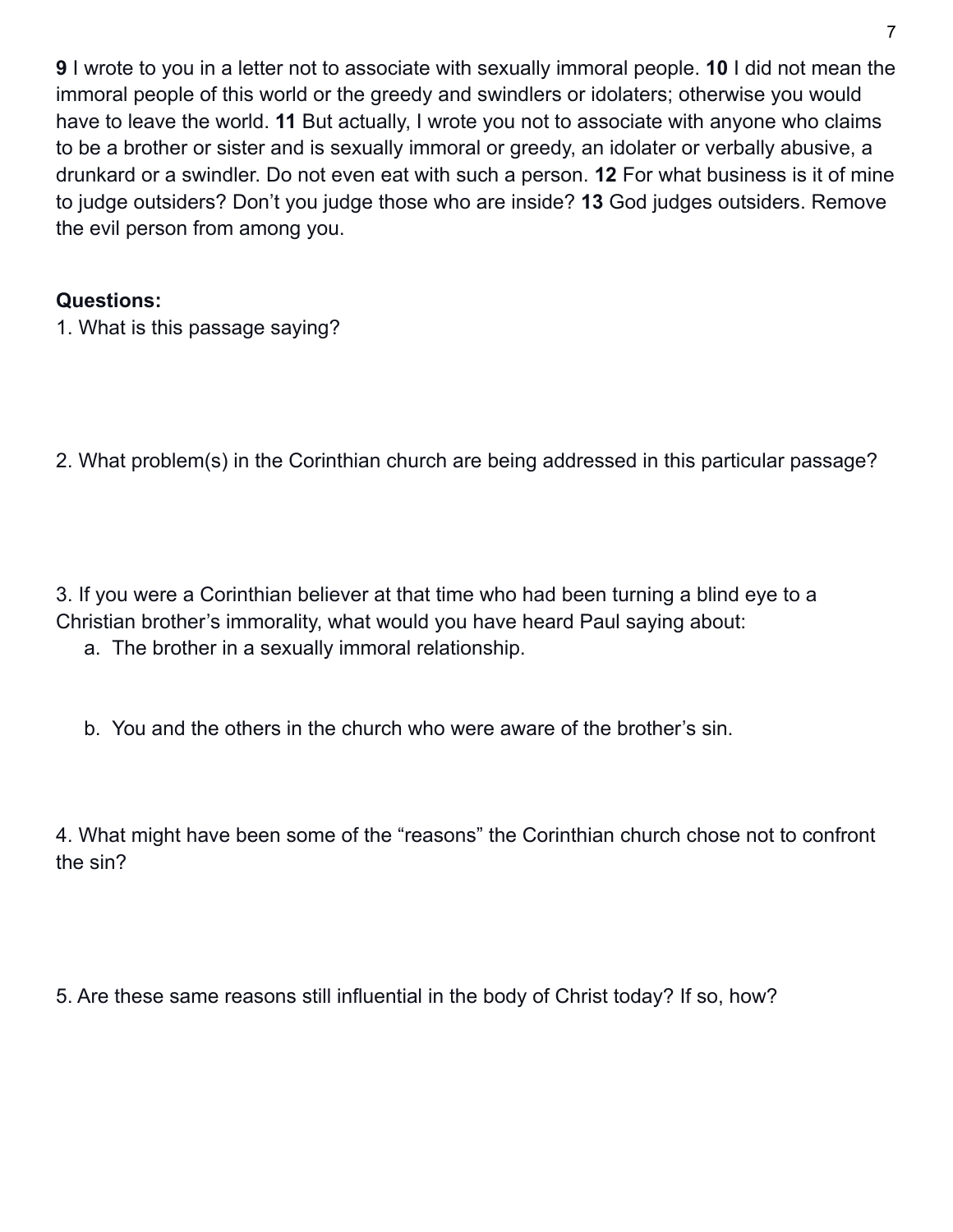6. Based on the exhortation of Paul, what should the goal of church discipline be (i.e., a church addressing sin, especially an ongoing pattern of rebellious behavior against God by believers in the church)?

7. What is the likely outcome of doing nothing? (See verse 6)

8. How does Matthew 18:15-20 explain how church discipline is to take place? 15 "If your brother sins against you, go tell him his fault, between you and him alone. If he listens to you, you have won your brother. 16 But if he won't listen, take one or two others with you, so that by the testimony of two or three witnesses every fact may be established. 17 If he doesn't pay attention to them, tell the church. If he doesn't pay attention even to the church, let him be like a Gentile and a tax collector to you. (Matthew 18:15-20)

9. In 1 Corinthians 5:6-8, the Passover feast is given as a teaching example to the church. Jewish people would have known the reference referred to the Passover feast as well as the Feast of the Unleavened Bread that followed Passover (see <https://www.gotquestions.org/leaven-in-the-Bible.html>) Leaven symbolically represented sin. What was Paul saying would be the danger of allowing sinful behavior to continue to be lived as a pattern of a believer in the church without addressing it?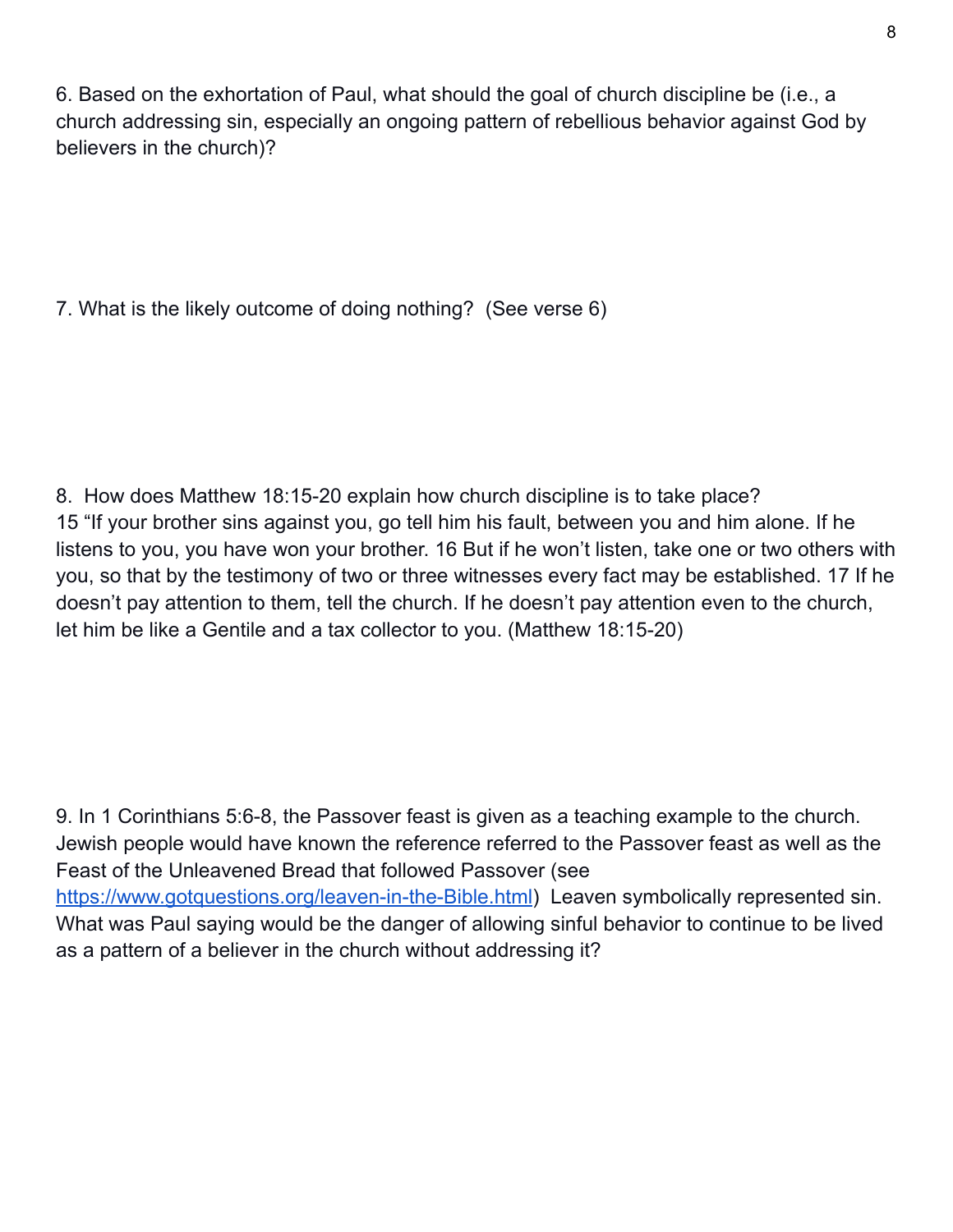10. A common objection to confronting sin in the church is "who am I to judge?". But the verses 1 Corinthians 5:9-12 make clear that the judgment and actions to be taken aren't meant to be towards unbelievers, but professed believers. Why would Paul differentiate between professed believers who live in a pattern of sin and unbelievers?

11. What does this passage demonstrate about the holiness of God and the testimony of His church? What are possible steps your life group can take to encourage each other in being obedient to God's Word?

12. What does this passage prompt you to pray?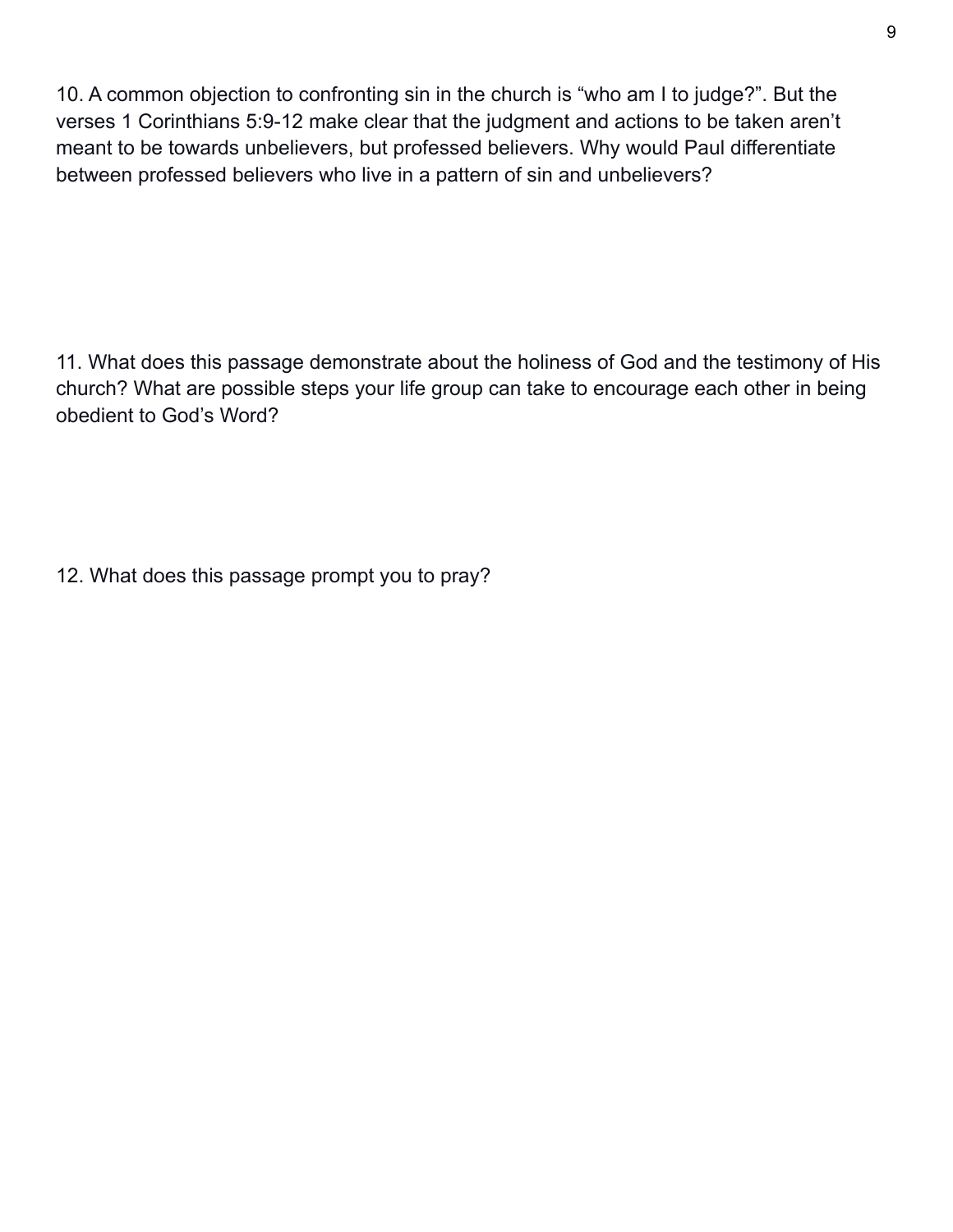#### **Interactive Learning: "Investing Wisely" Matthew 25:14-30**

Week 3

#### **Main Idea of Text:**

Following Matthew 24 in which Jesus taught his disciples regarding future events (including end time future events), Matthew 25 records the teaching of Jesus through several parables related to his discussion of future events. The parable in Matthew 25:14-30 is known as "The Parable of The Talents" in which Jesus teaches regarding the kingdom principle of stewardship. Every single individual has been entrusted with resources from God that belong to God. We each have a responsibility to God for the kingdom investment of His resources that are entrusted to us.

#### **Connection:**

When you deposit money into a savings institution like a bank or a credit union, you are not making a donation to the bank for it to take ownership of your money. Rather, you are placing your money into the bank that it may care for and manage your money. You are asking the bank to protect your funds and expand them on your behalf (via interest). In that sense, you are asking the bank to act as a steward.

Last week, the message preached was from Matthew 25:14-30 titled "(Investing Wisely)." In this parable, a wealthy man gave his possessions to each of his three servants before he went away on a journey so that they might manage them for him in his absence. Upon his return, the master of the servants returned and settled accounts with each of the servants. How each of the servants had stewarded those resources reflected their faithfulness to their master and they were rewarded accordingly.

#### **Read: Matthew 25:14-30**

**14** "For it [*the kingdom of heaven*] is just like a man about to go on a journey. He called his own servants and entrusted his possessions to them. **15** To one he gave five talents, to another two talents, and to another one talent, depending on each one's ability. Then he went on a journey. Immediately **16** the man who had received five talents went, put them to work, and earned five more. **17** In the same way the man with two earned two more. **18** But the man who had received one talent went off, dug a hole in the ground, and hid his master's money.

**19** "After a long time the master of those servants came and settled accounts with them. **20** The man who had received five talents approached, presented five more talents, and said, 'Master, you gave me five talents. See, I've earned five more talents.'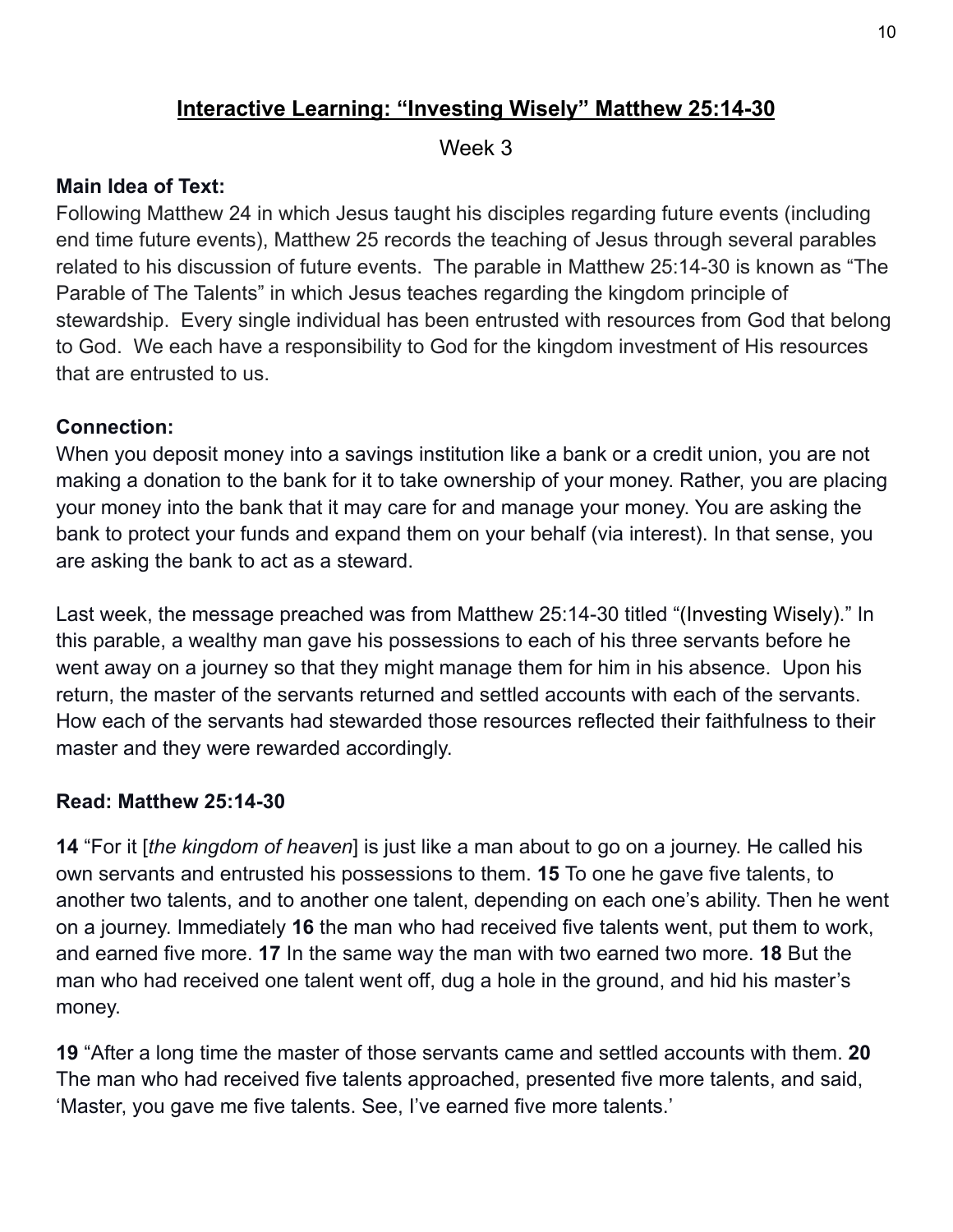**21** "His master said to him, 'Well done, good and faithful servant! You were faithful over a few things; I will put you in charge of many things. Share your master's joy.'

**22** "The man with two talents also approached. He said, 'Master, you gave me two talents. See, I've earned two more talents.'

**23** "His master said to him, 'Well done, good and faithful servant! You were faithful over a few things; I will put you in charge of many things. Share your master's joy.'

**24** "The man who had received one talent also approached and said, 'Master, I know you. You're a harsh man, reaping where you haven't sown and gathering where you haven't scattered seed. **25** So I was afraid and went off and hid your talent in the ground. See, you have what is yours.'

**26** "His master replied to him, 'You evil, lazy servant! If you knew that I reap where I haven't sown and gather where I haven't scattered, **27** then you should have deposited my money with the bankers, and I would have received my money back with interest when I returned.

**28** "'So take the talent from him and give it to the one who has ten talents. **29** For to everyone who has, more will be given, and he will have more than enough. But from the one who does not have, even what he has will be taken away from him. **30** And throw this good-for-nothing servant into the outer darkness, where there will be weeping and gnashing of teeth.'

#### **Questions:**

1. What is this passage saying?

2. What is a "talent" in this parable?

3. There is irony in one of the applications of this passage in that the english word "talent" is defined as "a natural aptitude or skill". Our natural talents were given to us by God. What are more of the resources given to us by God to steward?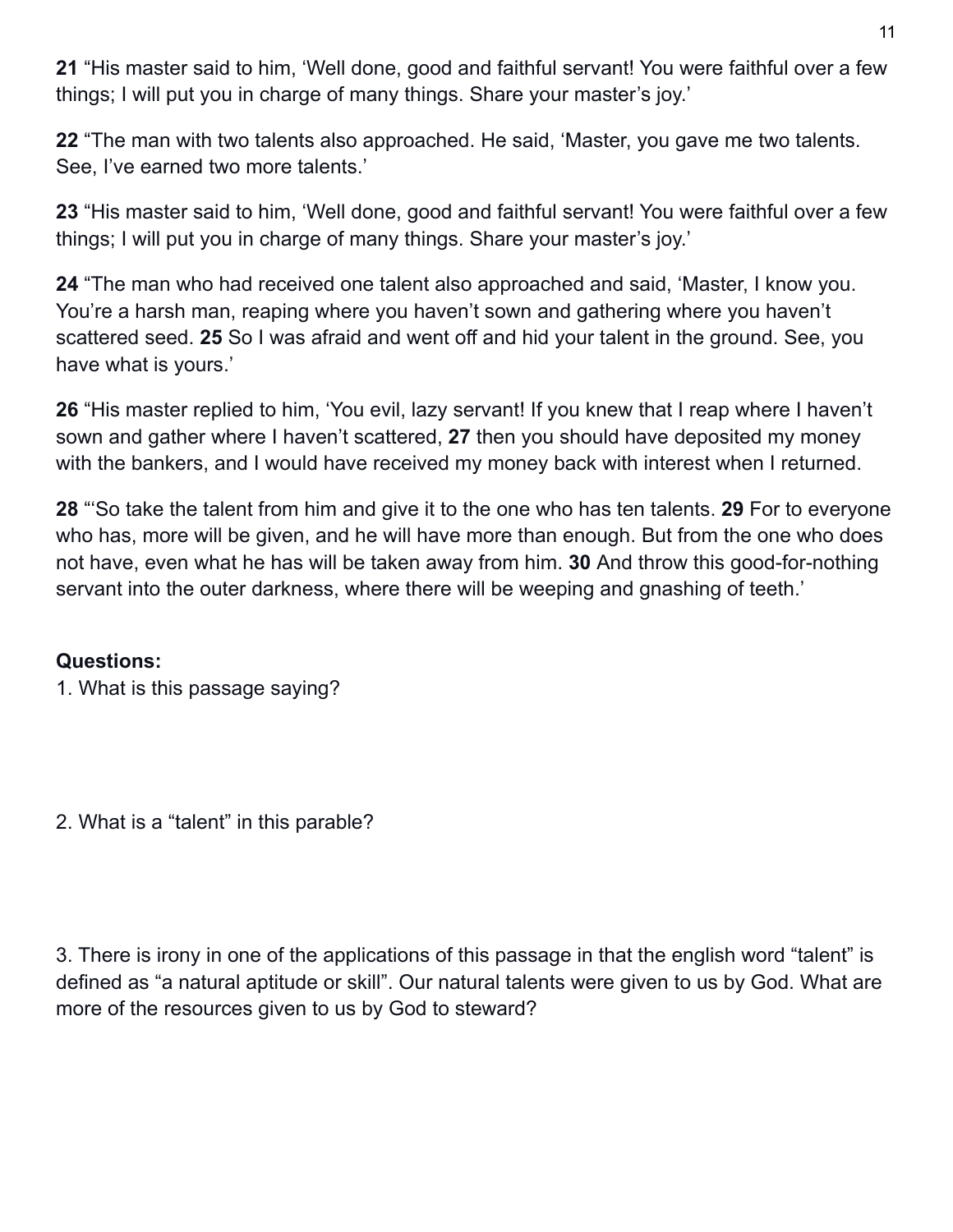4. Why did the master in the parable give each of the three servants different amounts rather than the same amount?

5. Does God give the same amount of responsibilities and resources to each of His children today? Why or why not? How should we respond to the Lord if we are given more or less than others?

6. What does this passage tell us about God?

7. What was the difference in how the first two servants invested as opposed to the third servant? What do you think was the motivation behind each of their investment actions?

8. Why do you think the first two servants received the same reward as each other even though one brought back a larger amount of talents to the master? What does this tell you about God and about man?

9. While the first two servants had their master on their minds, the third servant had himself on his mind. He didn't want to risk his well-being so he buried the talent until the master returned. The master called him "evil and lazy." What application can we gain from this particular servant in the parable by not using the resources which God has entrusted to each of us for His kingdom?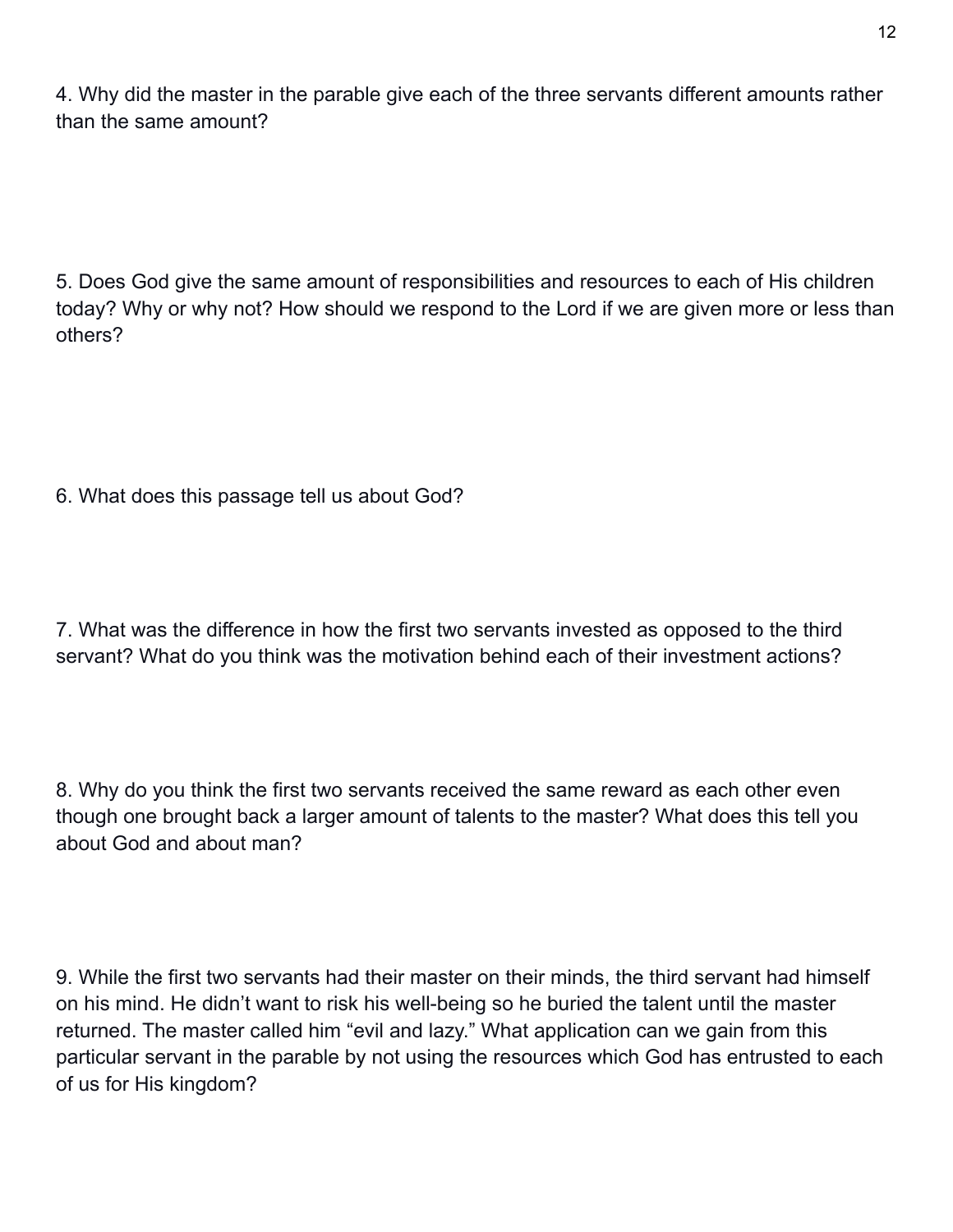10. Application: Many of God's people are being faithful with stewarding God's resources: time, talents, treasures, and the Gospel. Share how your life has been impacted by someone's being a faithful steward of His resources.

- 11. Consider your own stewardship. How are you investing into God's kingdom:
	- a. Your time. How are you spending your 1440 minutes each day?
	- b. Your talents. How are you serving Jesus with your abilities and skills?
	- c. Your treasures. Are you being obedient to God with your financial resources?
	- d. The Gospel. How are you sharing Jesus through your life on mission?
- 12. What does this passage prompt you to pray?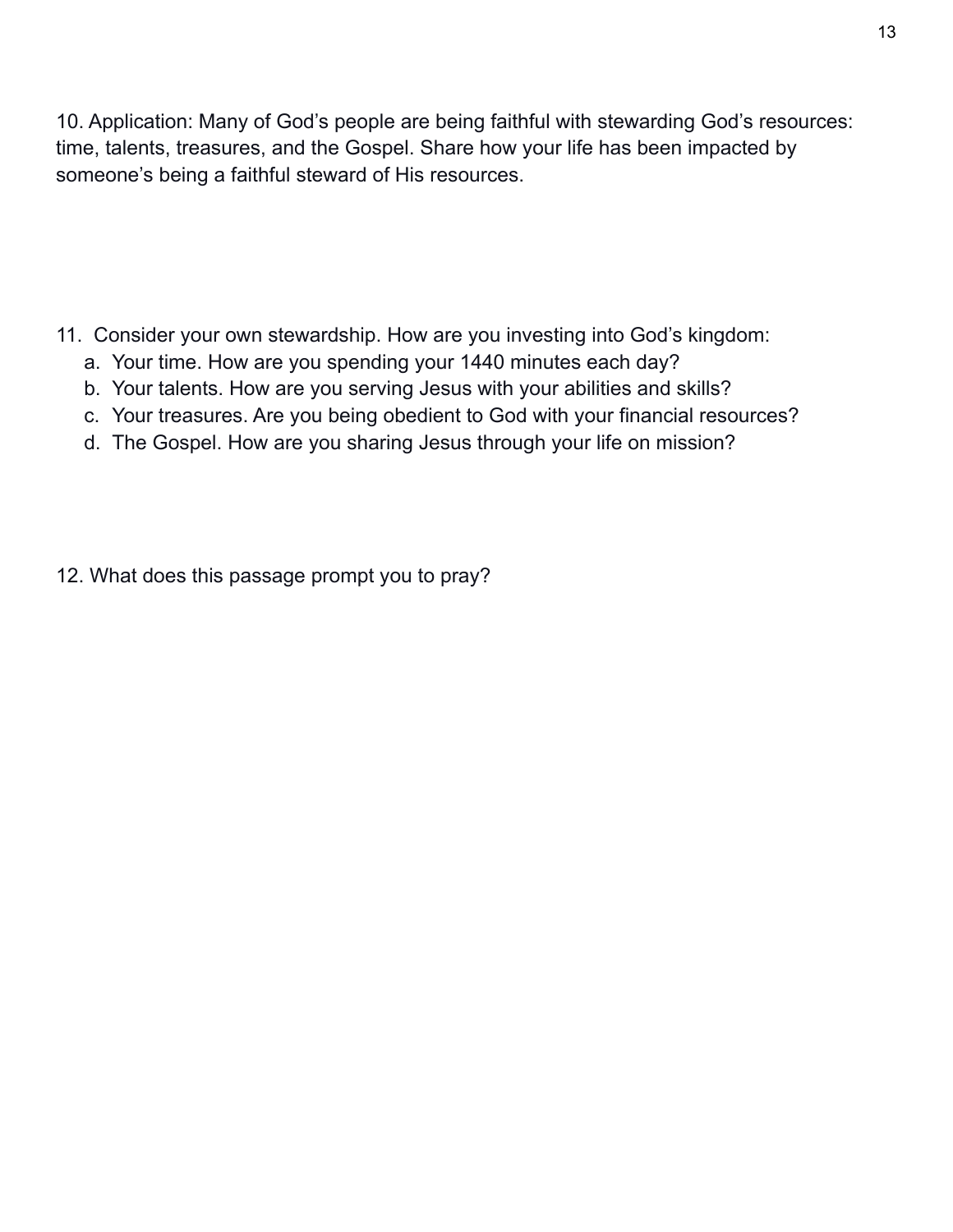#### **Interactive Learning: "The Heart of Eldership" 1 Peter 5:1-7**

Week 4

#### **Main Idea of the Text:**

In 1 Peter 5:1-7, the Apostle Peter is primarily challenging and encouraging the elders in Asia Minor (modern-day Turkey) during a time of widespread persecution. This message requires all churches who read this letter to respond to a central question; what is your motivation for following the Chief Shepherd?

#### **Connection:**

After reading 1 Peter 5:1-7, the passage might seem irrelevant as very few of you are elders (pastors) and might feel this letter is not for you. However, 1 Peter was written to the churches of Asia Minor, not the elders of Asia Minor, and its message is beneficial for your understanding of God's design for His Church. Elders are an essential aspect of God's design for a healthy church, and we should praise God for countless faithful elders throughout the centuries!

#### **Read: 1 Peter 5:1-7**

**1** I exhort the elders among you as a fellow elder and witness to the sufferings of Christ, as well as one who shares in the glory about to be revealed: **2** Shepherd God's flock among you, not overseeing out of compulsion but willingly, as God would have you; not out of greed for money but eagerly; **3** not lording it over those entrusted to you, but being examples to the flock. **4** And when the chief Shepherd appears, you will receive the unfading crown of glory. **5** In the same way, you who are younger, be subject to the elders. All of you clothe yourselves with humility toward one another, because God resists the proud but gives grace to the humble. **6** Humble yourselves, therefore, under the mighty hand of God, so that he may exalt you at the proper time, **7** casting all your cares on him, because he cares about you.

Take a moment to write down your initial takeaways and summarize the text.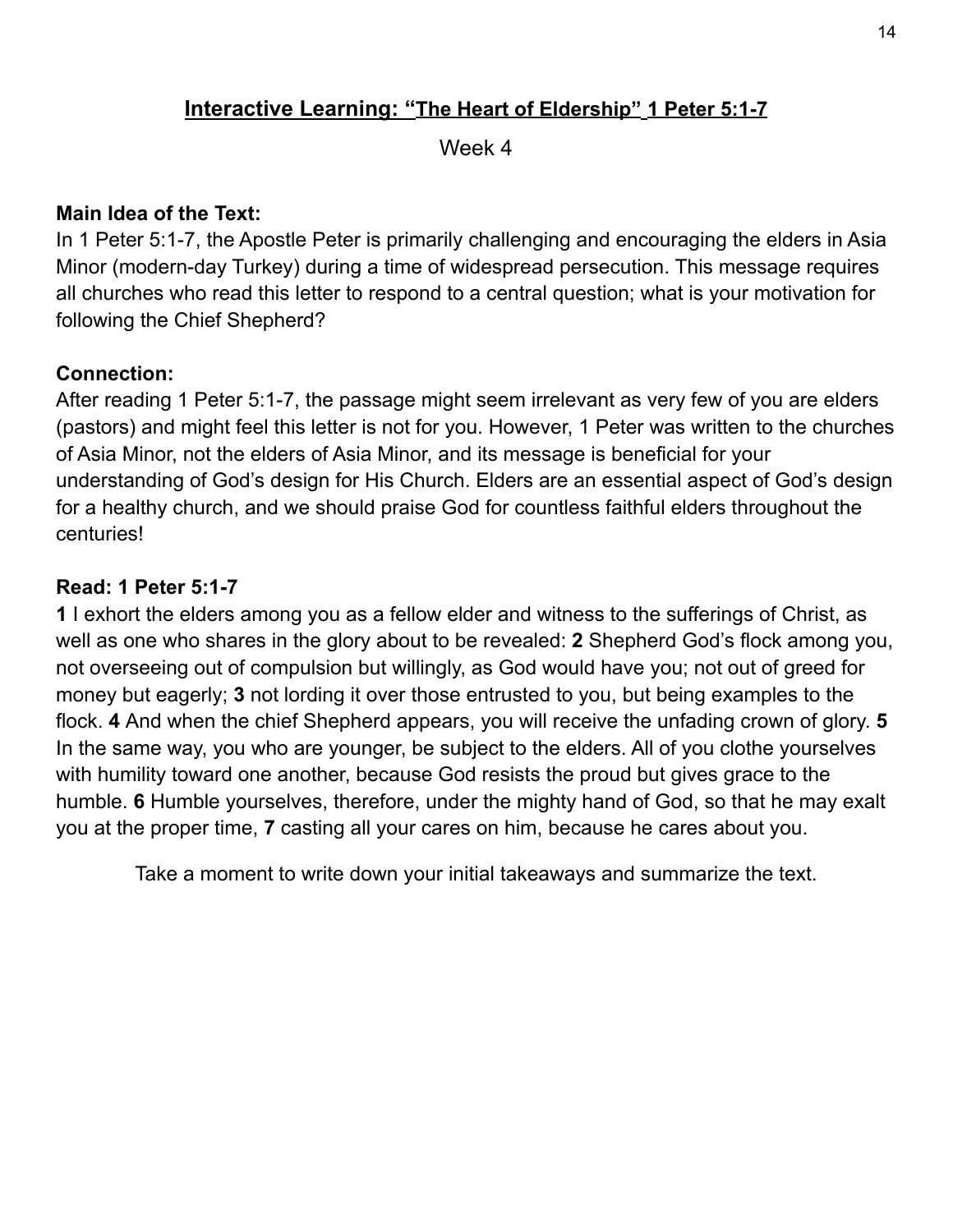#### **Questions: Exploring the Text**

- 1. Why are the titles Peter attributes to himself in verse 1 important for his exhortation?
- 2. According to the passage, how should an elder shepherd God's flock?

3. This passage encourages all church members to "clothe yourselves with humility toward one another," what does that mean in the context of verses 5-7?

4. It's always important to remember that the Bible is focused on God; what does this passage tell us about God and His character?

#### **Questions: Applying the Text**

5. How does humility transform the ways in which we interact with one another? What are some practical ways that pride causes division?

6. How could you be more intentional about putting on humility this next week?

7. According to Peter, all believers are part of God's flock and have Jesus as their Chief Shepherd. What does it look like for Jesus to be your Chief Shepherd?